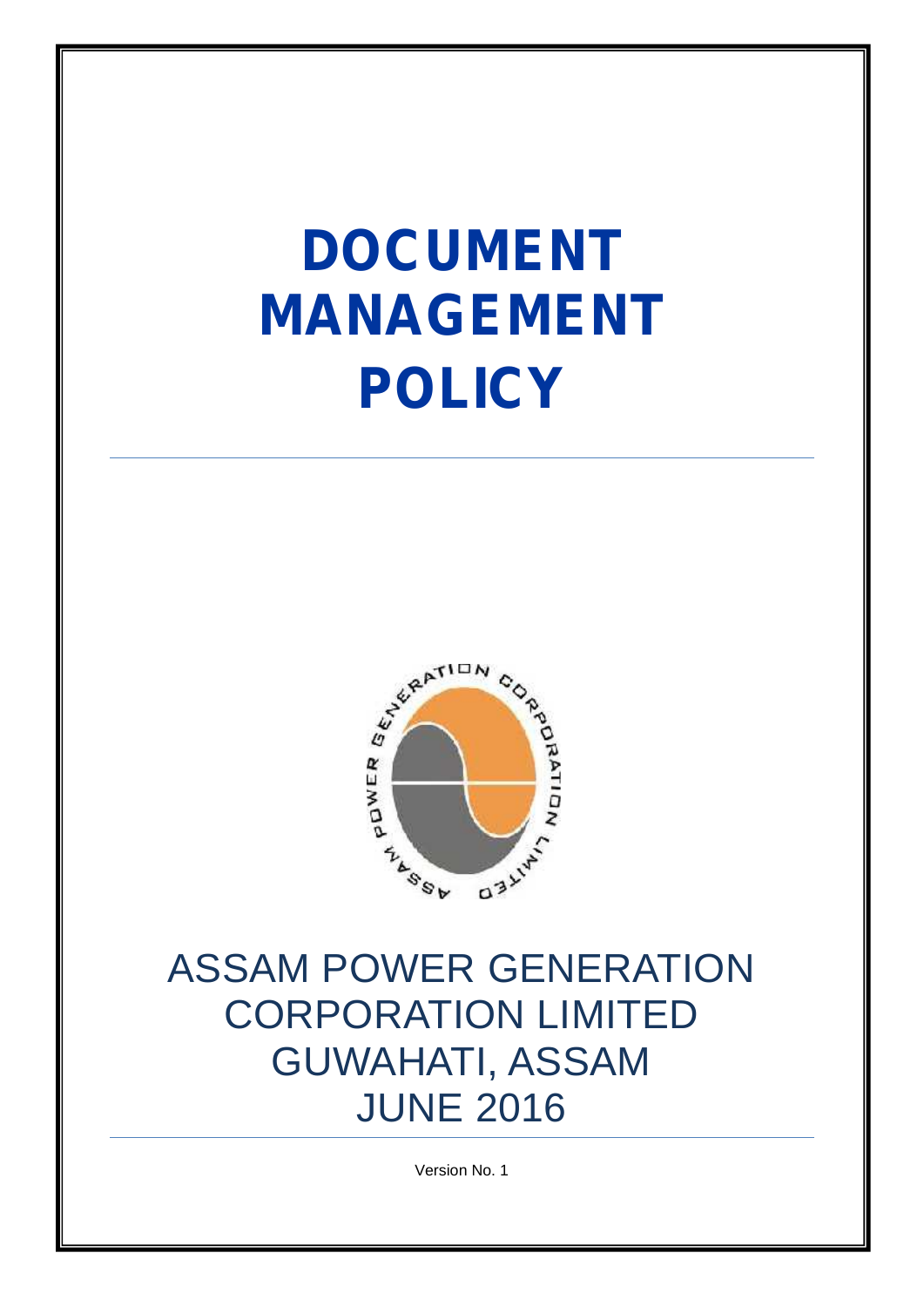#### **TABLE OF CONTENTS**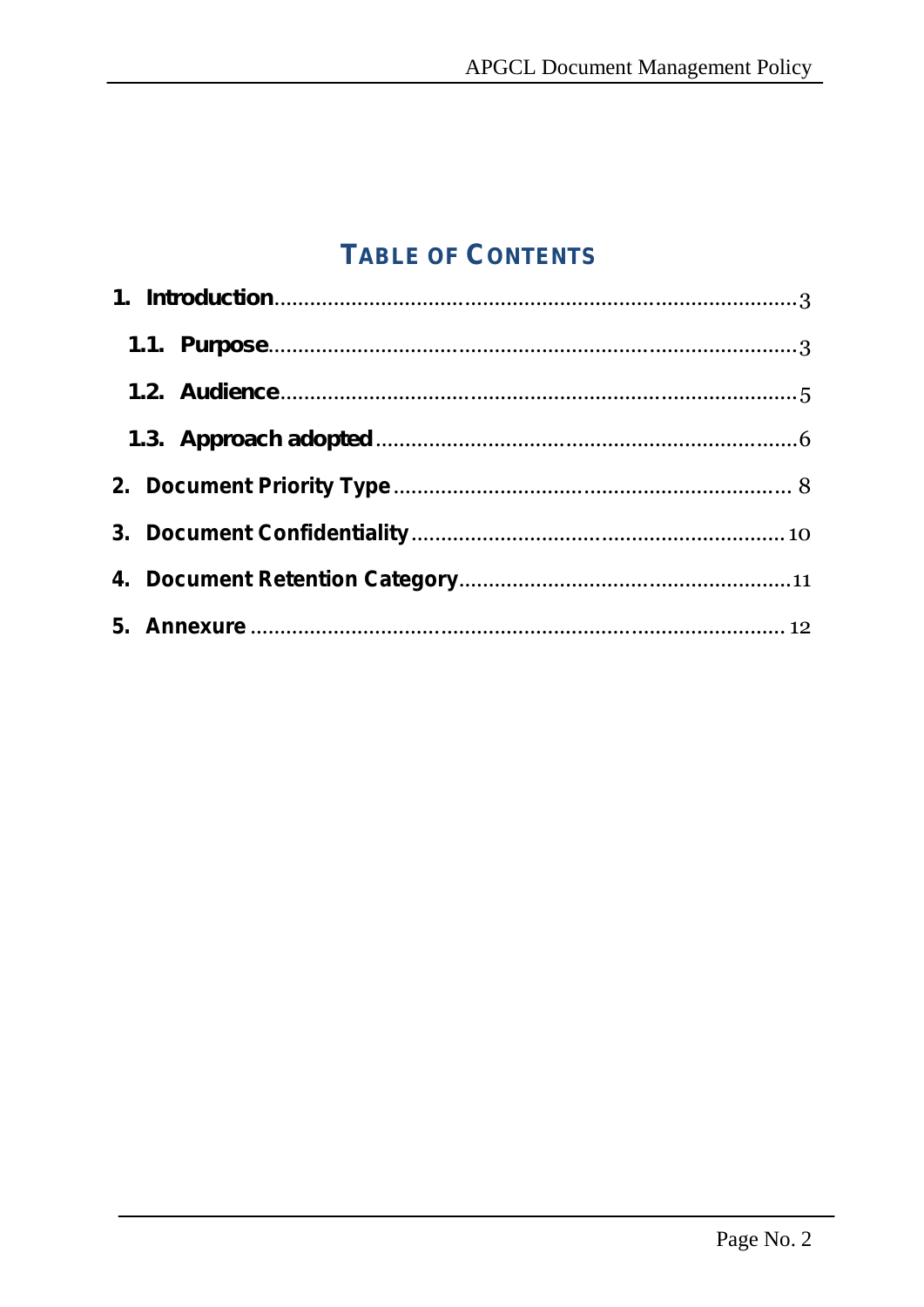### *1. Introduction*

#### *1.1. Purpose*

- a) Assam Power Generation Corporation Ltd. (APGCL) has decided to implement many reforms within their organisation as a part of the Asian Development Bank funded Assam Power Sector Investment Program including implementation of an Enterprise Resource Planning (ERP) system. Currently, APGCL is in the preparatory phase of the ERP implementation process. As is well known, the success of any ERP implementation is heavily dependent on the organisation's clarity about its business objectives, its decision support requirements and how to achieve these through proper management of its documents and records. This policy has been prepared keeping in mind the smooth transition from the current manual environment to the ICT enabled environment and also to ensure proper adherence of procedures in the future.
- b) Record Management has always remained a critical activity of the government departments. Records can be paper files, electronic documents, correspondence (including letters, faxes and emails) and data used in business applications and databases. A Document Management Policy helps establish a uniform rule across the organization with regards to prioritisation, classification on the base of confidentiality and retention period of the documents. The length of time for keeping records varies greatly depending on the record type.
- c) A Document Management Policy not only assists the organization with which records to retain, it also serves as a guide for when certain records can be destroyed due to physical or electronic space constraints. There is a cost of physical and electronic storage for large volumes of data. A good record retention policy can also reduce legal risks and discovery costs, as well as recovery effort time, associated with legitimate lawsuits. Destroying documents in accordance with a reasonable document management policy can help protect organizations from legal, financial and reputational risks.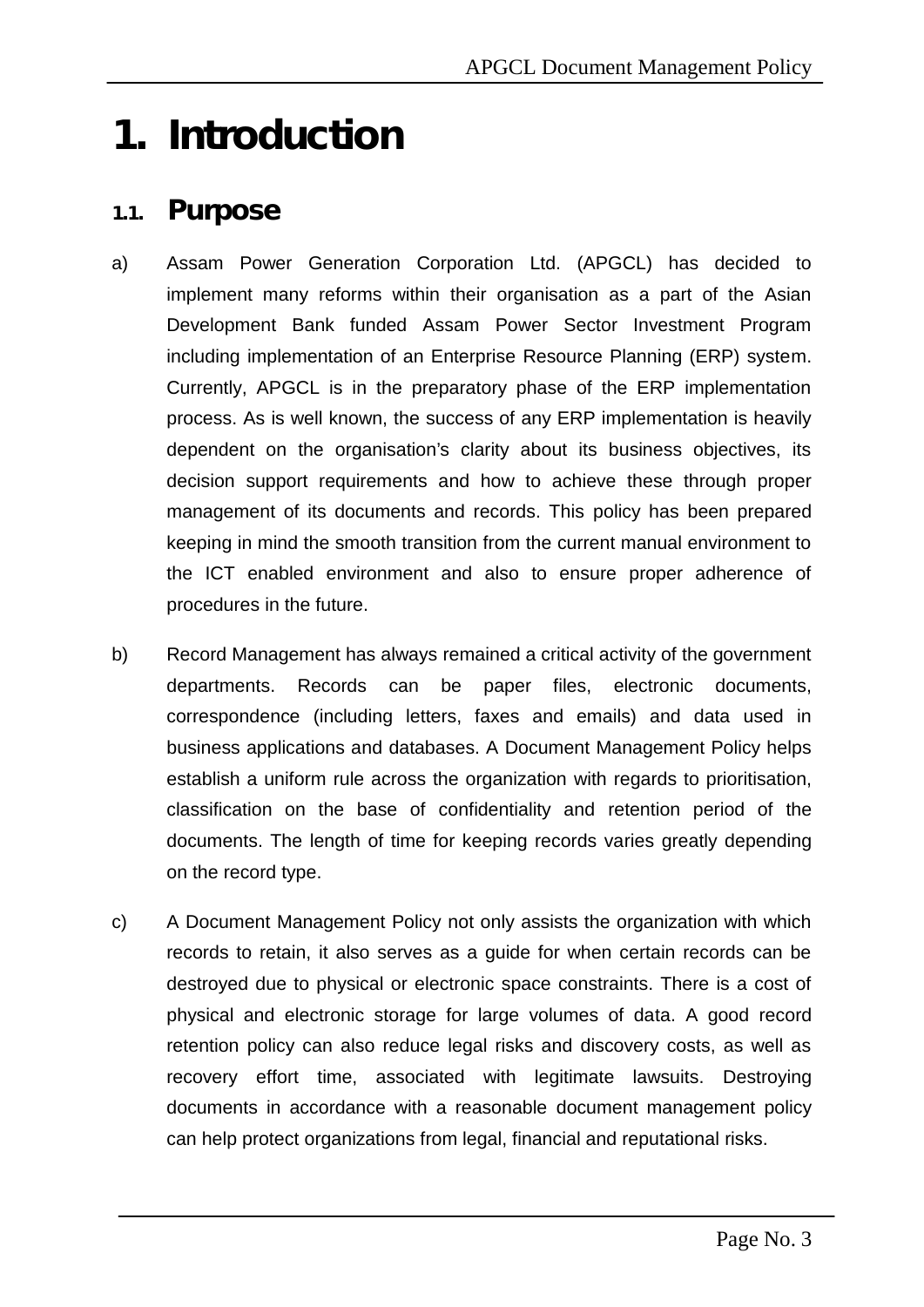- d) This Document management policy has been prepared in line with Manual of Office Procedure Secretariat 1981, Assam Administrative Reforms Commission – Report 2005 and Record Retention Schedule In Respect Of Records Common to All Ministries/ Departments, Government of India, 2012. Assam administrative Reforms Commission- Report 2005 recommends that the officer concerned should make priority markings on the body of important Dak/Documents so that the importance of the paper is well understood by the staff. To ensure time-bound disposal of Dak and files, the senior most officer in the department should review the pendency list every fortnight.
- e) This policy provides a framework and outlines responsibilities for the various operations of document management. It has been developed in consultation with Officials of APGCL and will be revised on a regular basis.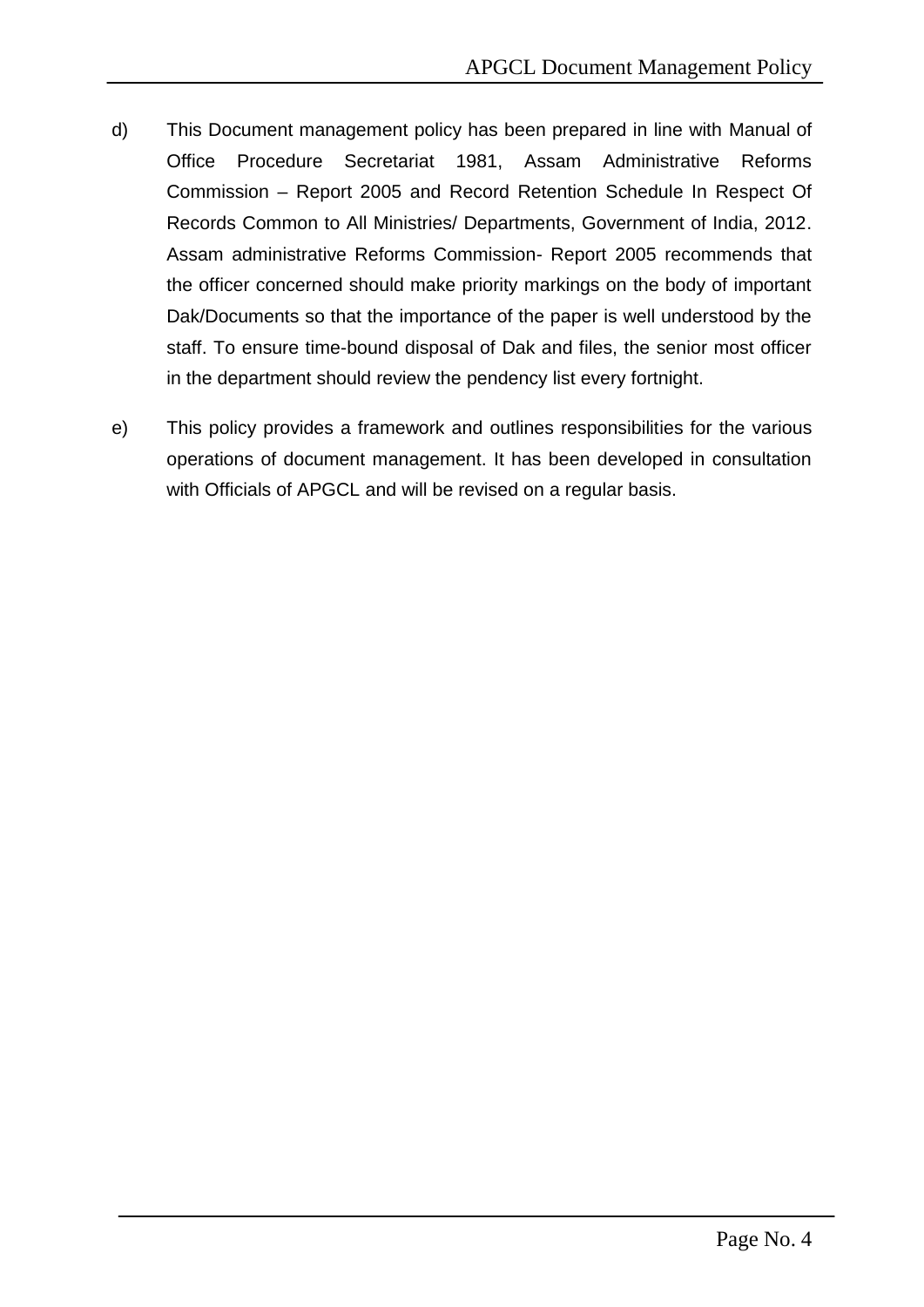#### *1.2. Audience*

a) This manual, upon its approval by the competent authorities, is to be read and used in all the offices of APGCL so that utmost care is taken by the various officials and staff to ensure that files are neither prematurely destroyed nor kept for period longer than necessary.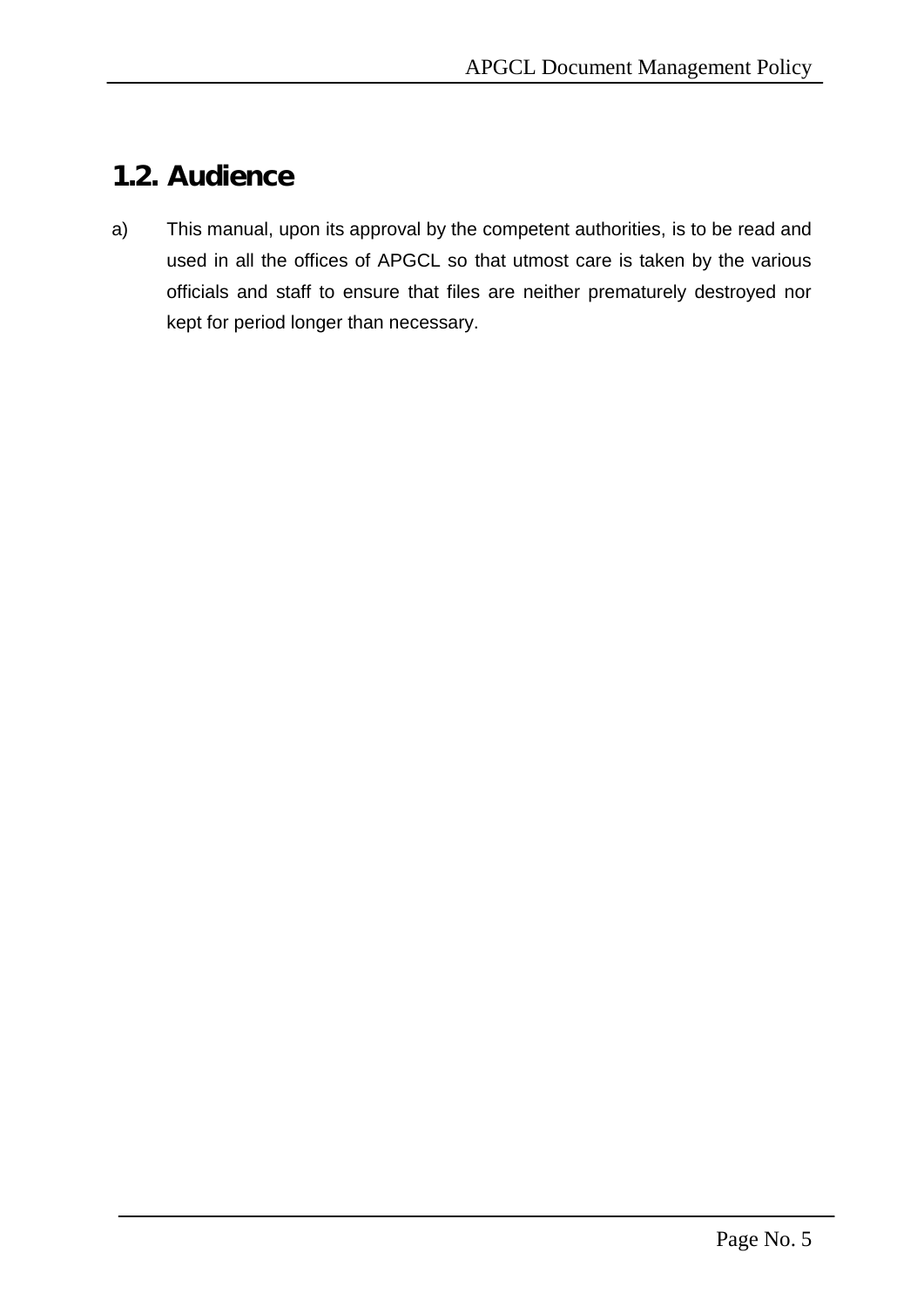#### *1.3. Approach adopted*

- a) It should be noted that the entire document is closely linked to the Assam Rules of Executive Business, 1968 and is based on the same.
- b) Any document can have many attributes which combine together to provide unique identity to that document and also provide guidance to its beholder regarding its utility, longevity as well as importance to be accorded to its. In the absence of clear demarcation of such attributes, a very important document may be destroyed without a thought whereas another document which has lost its relevance may be retained for years. The fundamental approach to document management is that the attributes of a document need to be captured at source i.e. by the person who has created it first. In such scenario, the subsequent users of that document become aware of its relevance and can accord due importance to it. This document management policy is to ensure that all officials and staff of APGCL adopt an uniform approach to documents. The three distinct sections of this manual deal with the three key attributes of any document which are:
	- i) Document Priority Type
	- ii) Document Confidentiality
	- iii) Document Retention Category
- c) Each of these attributes are explained more clearly below.
- d) Document Priority Type deals with the priority to be accorded by the officials and staff is dealing with a document. For example, any letter from the office of the Hon'ble Governor or Hon'ble Chief Minister needs to be dealt with immediately whereas a letter from a citizen inquiring whether APGCL is having a holiday on any particular day can be dealt with more sedately.
- e) Document Confidentiality deal with the level of secrecy to be accorded to any document. For example, a "shortlist of selected candidates" should be accessible to only a select few before it is announced whereas the corporate newsletter should be made accessible to all APGCL stakeholders.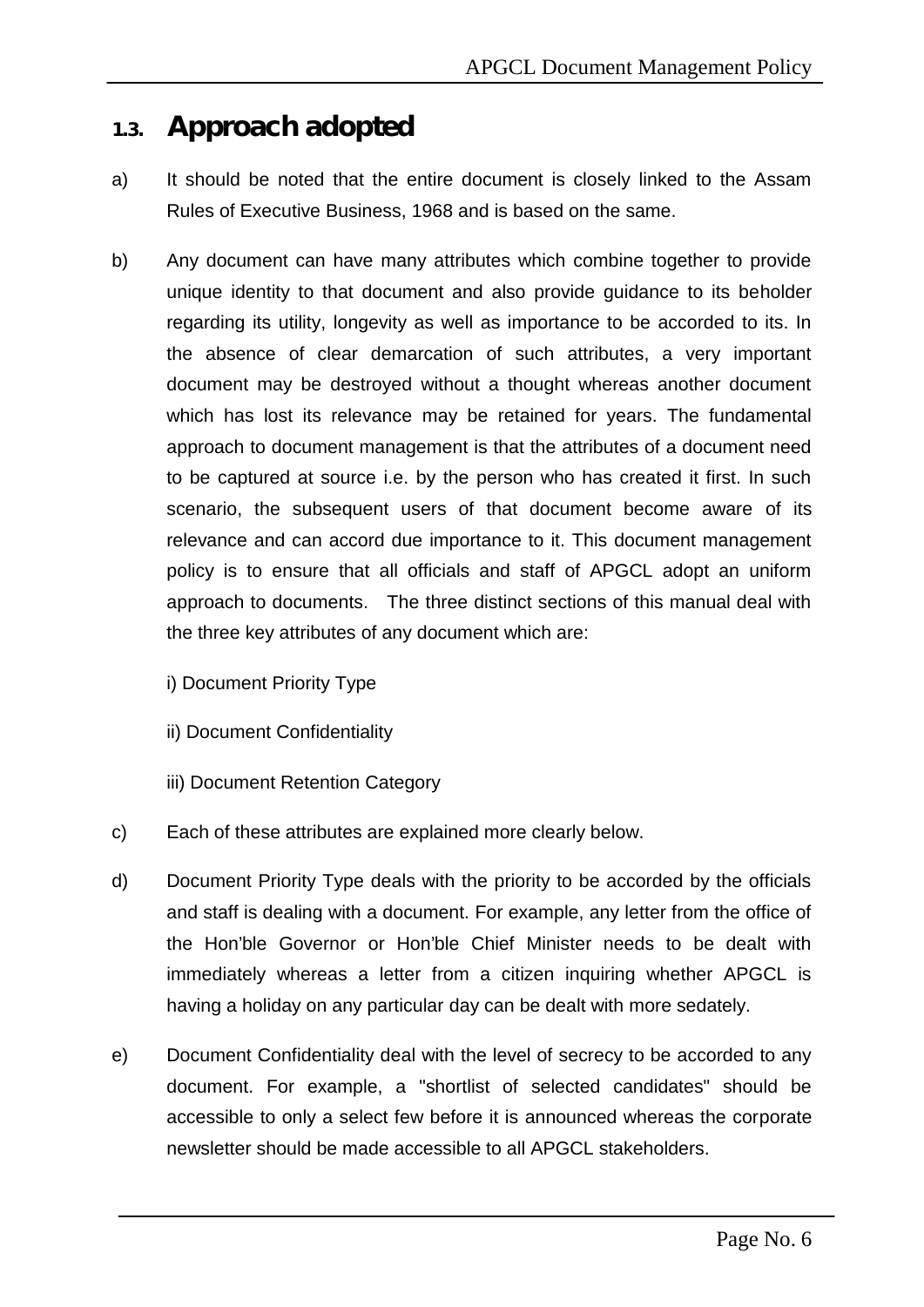- f) Document Retention Category deals with the time period up to which a document needs to be retained or after which it can destroyed. For example, a blueprint of a building has to be retained as long as the building exists. On the other hand, a casual leave application can be destroyed one year after the closure of the financial years pertaining to which the leave has been availed as long as the leave record of the employee has been duly updated.
- g) The implementation of this policy is not just about publishing the document. It will involve creation of awareness across all offices about the policy and ensuring that the officers and staff not only understand the guidelines but start to imbibe them and follow them in their day to day work. A few surprise audits may be conducted to verify the level of implementation in each of the offices and appropriate rewards/ punishment mechanisms may be adopted to encourage APGCL officer and staff to abide by the policy.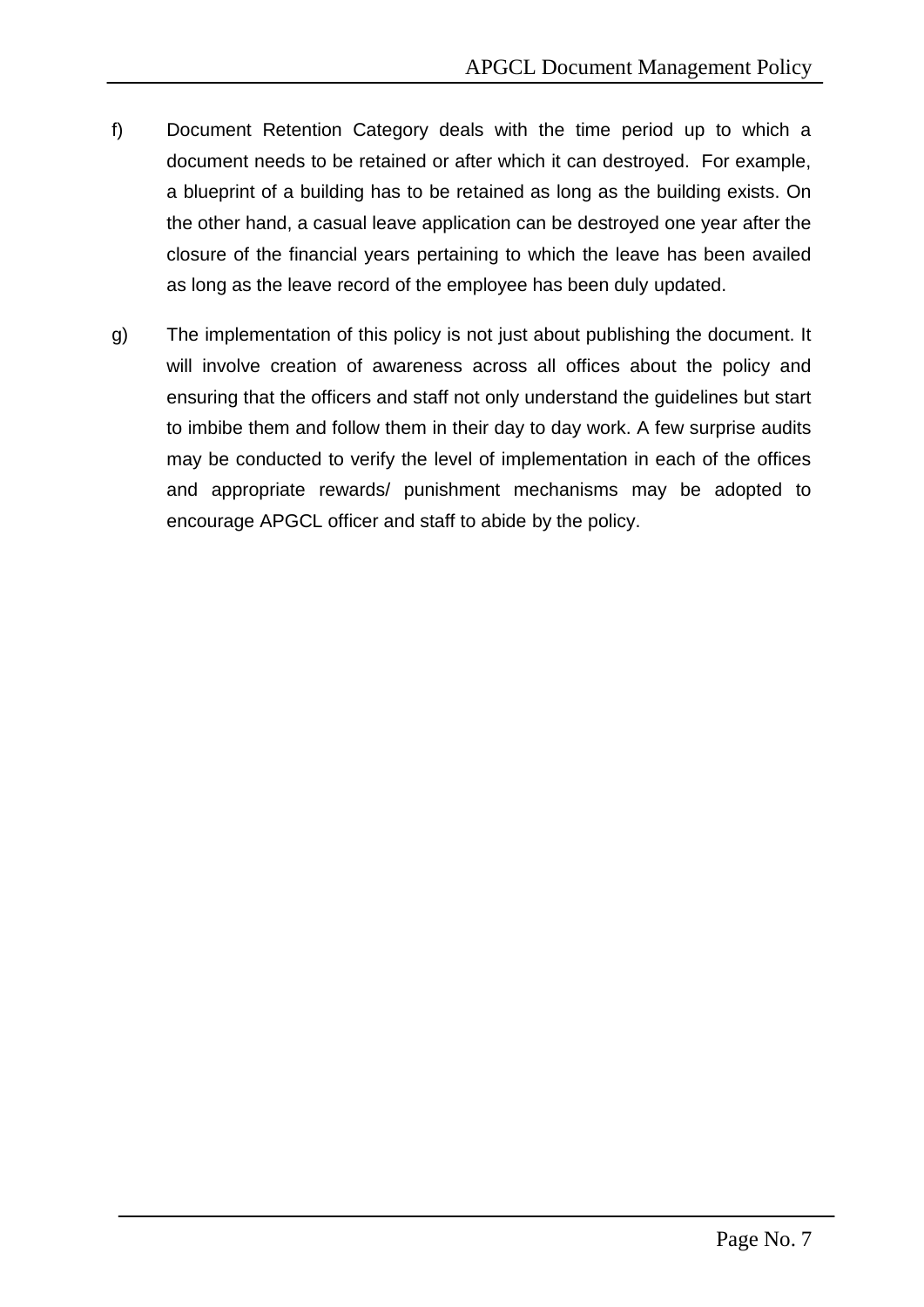# **2. Document Priority Type**

The important DAK/ Files/ Documents may be marked under the following priority type:-

| <b>Priority</b><br><b>Type</b> | <b>Priority</b><br><b>Status</b> | No of Days to Put-up                                                                                                                                                                                              | <b>Example of Documents</b>                                                                                                                                                                                                                                       |
|--------------------------------|----------------------------------|-------------------------------------------------------------------------------------------------------------------------------------------------------------------------------------------------------------------|-------------------------------------------------------------------------------------------------------------------------------------------------------------------------------------------------------------------------------------------------------------------|
| A+                             | Fixed<br>Date<br>Document        | Should be responded<br>within the last date<br>mentioned in the letter.<br>The reply should be<br>drafted at least one day<br>ahead of the mentioned<br>date to seek feedback<br>from the competent<br>authority. | $\checkmark$ Fixed date letter from<br>Govt., regulatory body<br>etc.                                                                                                                                                                                             |
| A                              | Top most<br>priority             | By the end of day on the<br>same day of receipt                                                                                                                                                                   | $\checkmark$ Assembly questions<br>$\checkmark$ Correspondence from<br>CM office, Power<br>Minister etc.<br>$\checkmark$ Correspondence<br>regarding Machine<br><b>Break Down</b><br><b>Daily Generation status</b><br>report preparation<br>$\checkmark$<br>etc. |
| B                              | Immediate                        | Within two working days<br>of receipt.                                                                                                                                                                            | $\checkmark$ Letter from Power<br>Secretary<br>$\checkmark$ Letter from ADB/ PFCL<br>related to loan.<br>$\checkmark$ Letter from AG/ CAG<br>$\checkmark$ etc.                                                                                                    |
| C                              | Urgent                           | Within five working days<br>of receipt.                                                                                                                                                                           | $\checkmark$ Letter from AERC<br>$\checkmark$ Letter from MP/MLA<br>Correspondence from<br>Assembly<br>$\checkmark$ Correspondence from<br><b>Statutory Auditor.</b><br>$\checkmark$ etc.                                                                         |
| D                              | Normal                           | Within seven working<br>days of receipt.                                                                                                                                                                          | $\checkmark$ Vendor correspondence<br>All routine documents /<br>✓<br>letters                                                                                                                                                                                     |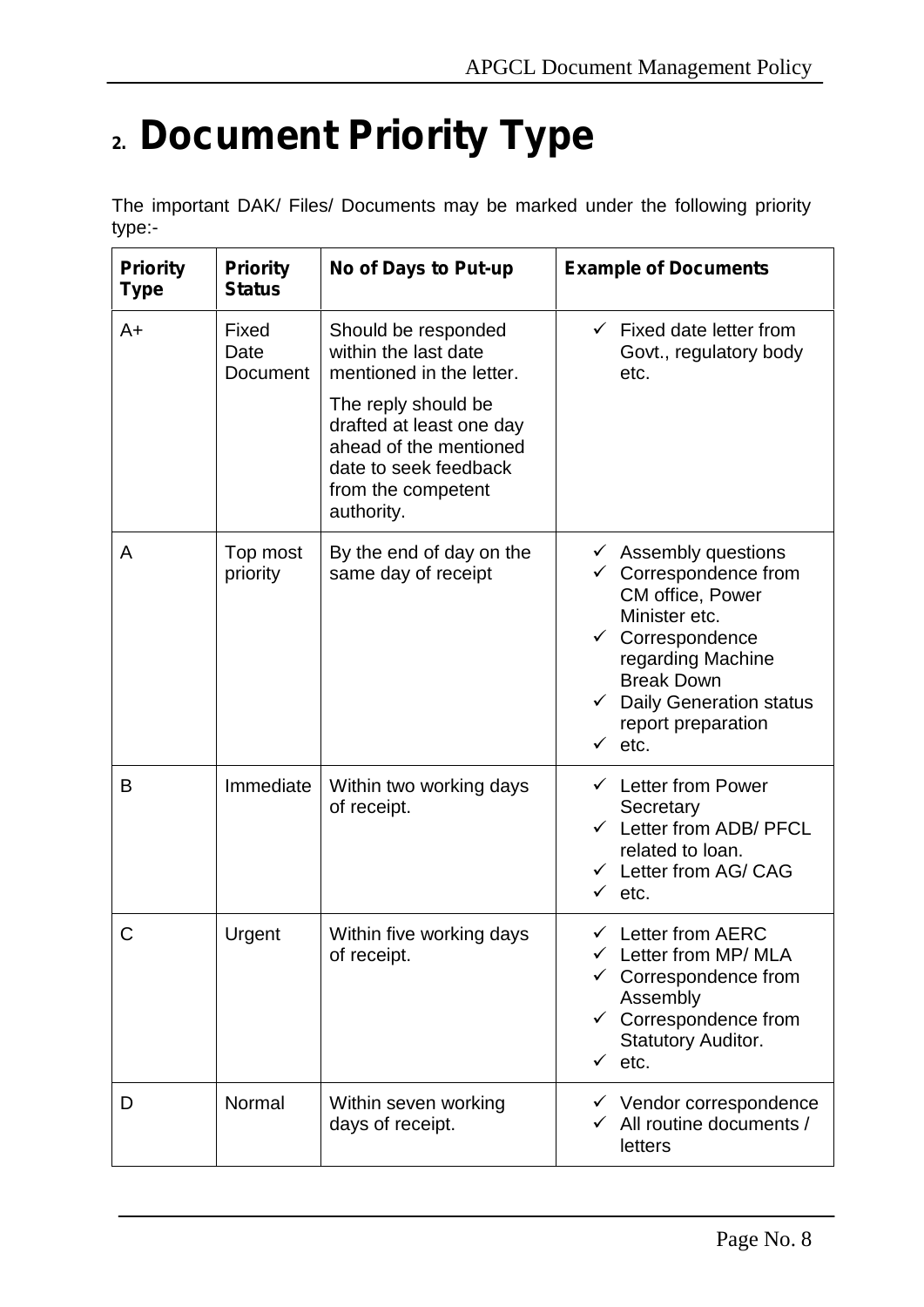**Note 1:** This is prepared based on Manual of Office Procedure Secretariat 1981 and Assam Administrative Reforms Commission – Report 2005

**Note 2:** Every document with a priority type A+ , A, B & C will be given a internal document no. This no should be a unique no with 12 digits code. The First 8 digit shall be date of the document received in DDMMYYYY format and three digits shall the running serial no and the last digit will be I for incoming document.

The subject matter of the document will be entered into a resister against the running serial no and the serial no will be recorded on the top right corner of the document. Further, when the letter is sent to a particular officer/staff by the CGM/GM , the name of the officer will be captured in the resister. The officer will also record the name of the file in which the document is been kept in the Document Register mentioned above.

Codification structure of Document no is

| <b>NNNNNNNN</b>                      | <b>NNN</b>               | Α                            |
|--------------------------------------|--------------------------|------------------------------|
| Date in<br><b>DDMMYYYY</b><br>format | <b>Running Serial No</b> | I - For Incoming<br>Document |

**Note 3:** All outgoing document will be given a document no. This no should be a unique no with 12 digits code. The First 8 digit shall be date of the document received in DDMMYYYY format and three digits shall the running serial no and the last digit will be O for outgoing document.

Codification structure of Document no is

| <b>NNNNNNNN</b>                      | <b>NNN</b>           | А                                 |
|--------------------------------------|----------------------|-----------------------------------|
| Date in<br><b>DDMMYYYY</b><br>format | Running<br>Serial No | $O - For$<br>Outgoing<br>Document |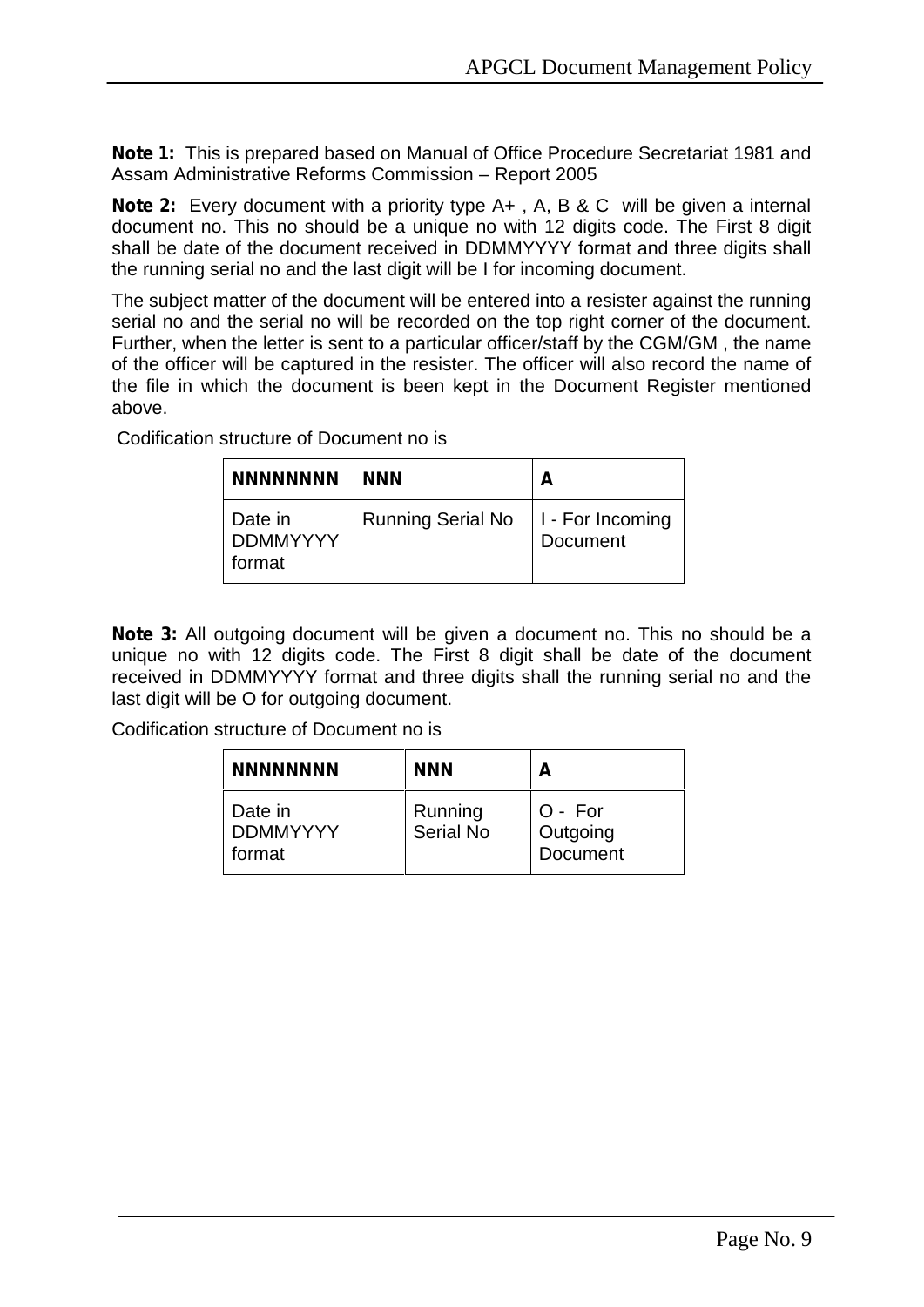# **3. Document Confidentiality**

Based on confidentiality, documents may be categorized under any one of the following category :-

| Category                          | <b>Description</b>                                                                                                                                           |
|-----------------------------------|--------------------------------------------------------------------------------------------------------------------------------------------------------------|
| Classified                        | This kind of documents is meant only to few select<br>persons on 'need to know' basis. Should not be<br>assessable by even documentation administrator       |
| Confidential                      | This kind of documents is meant only for limited<br>circulation. Should be circulated only within the<br>identified group (e.g. HR or Finance or TPC or ZPC) |
| Internal circulation              | These kinds of documents are meant only for<br>internal circulation. Assess should not be given to<br>outsiders. (e.g. internal memos)                       |
| <b>Business</b><br>correspondence | This kind of documents are meant for general<br>business purpose communications <i>i.e.</i> information<br>which can be shared with outside world.           |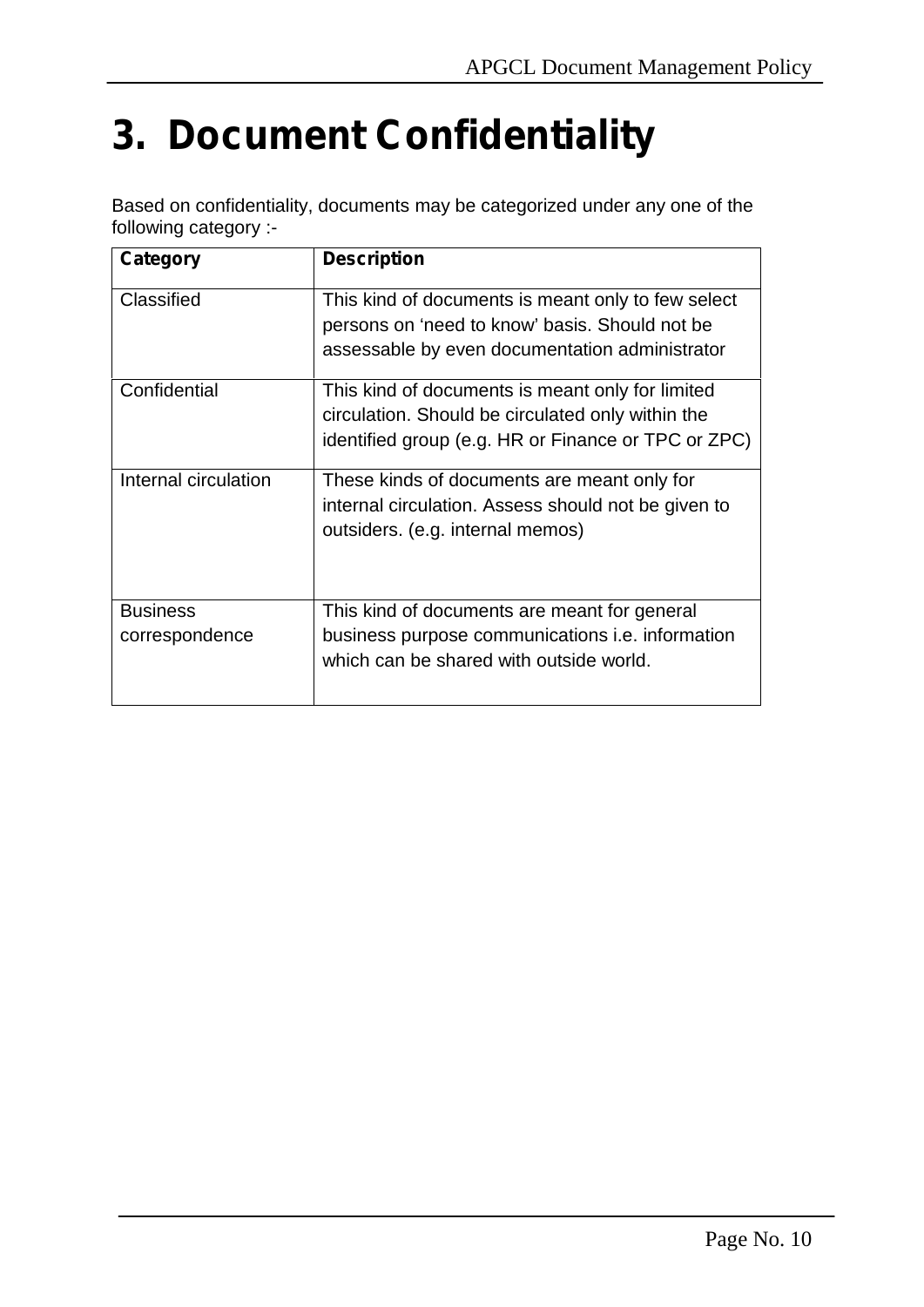# **4. Document Retention Category**

Documents may be categorized under any one of the following category:

| Category  | <b>Description</b>                                                                                                                                                                                                                                                           |
|-----------|------------------------------------------------------------------------------------------------------------------------------------------------------------------------------------------------------------------------------------------------------------------------------|
| Class I   | A document so precious that its original must be preserved<br>intact and access to it in the original form must be restricted to<br>the barest minimum to avoid its damage or loss.                                                                                          |
| Class II  | This category will include documents having reference value<br>for a period 25 years . Class II -13, Class II -15 & Class II -20<br>means Class II documents to be kept for 13 years, 15 years<br>and 20 years respectively.                                                 |
| Class III | This category will include documents of secondary<br>importance having reference value for a limited period not<br>exceeding 10 years. Class III -3, Class III -5 & Class III -10<br>means Class III documents to be kept for 3 years, 5 years<br>and 10 years respectively. |

Note: - This is prepared based on Record Retention Schedule In Respect Of Records Common To All Ministries/ Departments, Government of India, 2012 issued by Department of Administrative Reforms & Public Grievances , Govt. of India .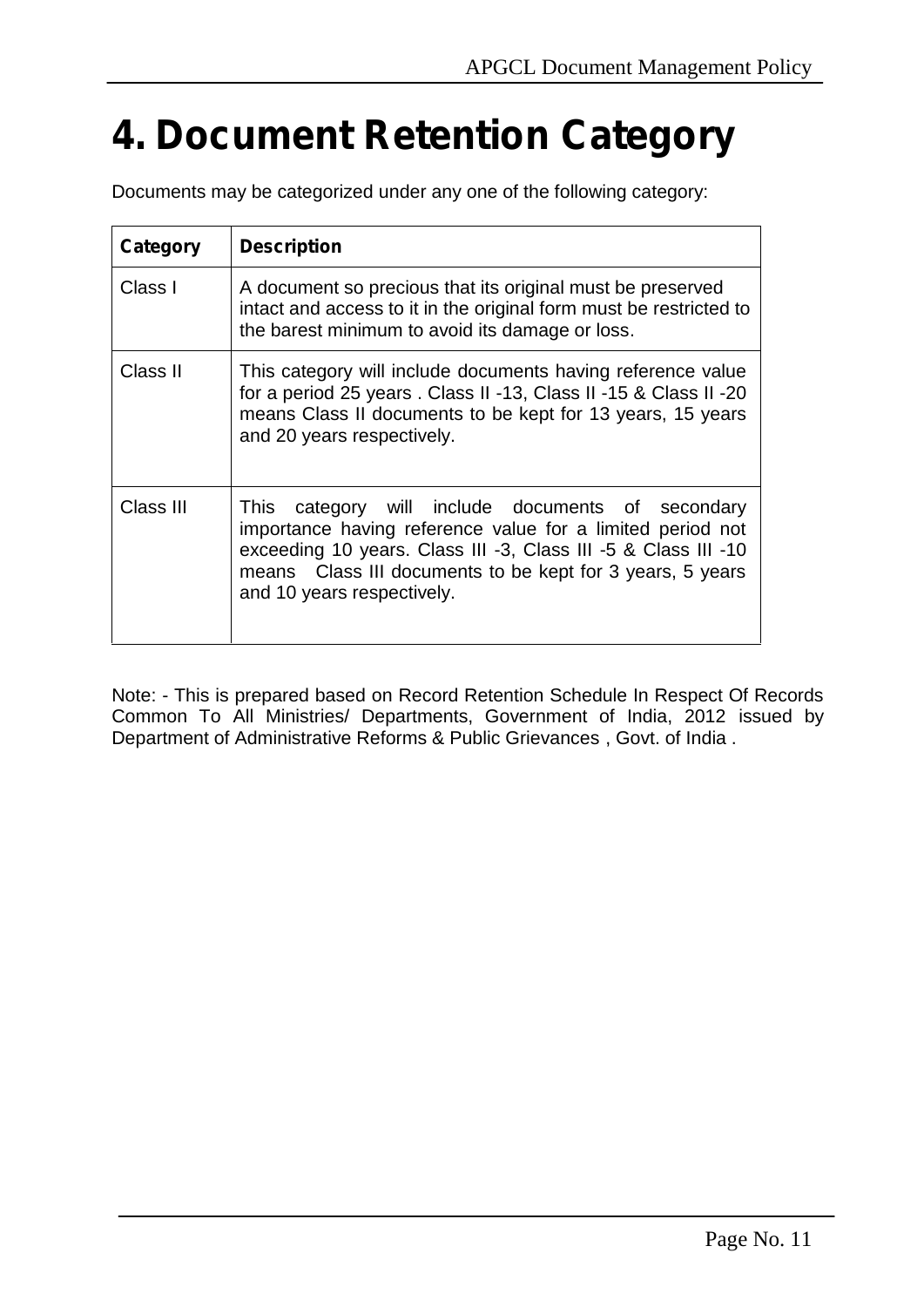# **5. Annexure**

| SI.<br>No.     | Dept. | <b>Description of Records</b>                                                                              | <b>Proposed</b><br><b>Retention</b><br>period                                              | Category        |
|----------------|-------|------------------------------------------------------------------------------------------------------------|--------------------------------------------------------------------------------------------|-----------------|
| $\mathbf{1}$   | F&A   | <b>Arrear claims Sanction</b>                                                                              | 10 Years                                                                                   | Class III-10    |
| $\overline{2}$ | F&A   | <b>GPF Nomination</b>                                                                                      | 3 years after<br>issue of final<br>pension/ gratuity<br>payment order.                     | Class II -25    |
| 3              | F&A   | <b>GPF</b> annual statements                                                                               | <b>Service Period</b>                                                                      | Class III       |
| 4              | F&A   | T.A/Transfer T.A. claims                                                                                   | 3 years, or<br>one year after<br>the completion<br>of audit,<br>whichever is<br>later.     | Class III-1     |
| 5              | F&A   | <b>Budget Estimates/ Revised</b><br>Estimates - after completion<br>of audit                               | 3 Years                                                                                    | Class III-3     |
| 6              | F&A   | Pay Bill register<br>Office copies of                                                                      | 20 Years                                                                                   | Class II - 20   |
| $\overline{7}$ | F&A   | Establishment pay<br>bills and related schedules                                                           | 20 Years                                                                                   | Class II - 20   |
| 8              | F&A   | Schedules to the<br>Establishment pay<br>bills for the period for which<br>pay bill register is maintained | 3 years, or<br>one year after<br>the completion<br>of audit,<br>whichever is<br>later.     | Class III - 3   |
| 9              | F&A   | Papers relating to Festival<br>Advance                                                                     | 1 Years                                                                                    | Class III - 1   |
| 10             | F&A   | Papers relating to GPF<br>Advance                                                                          | 1 Year after<br>settlement                                                                 | Class III - 1   |
| 11             | F&A   | Papers relating to Pay<br>Advance                                                                          | 1 Year after<br>settlement                                                                 | Class III - 1   |
| 12             | F&A   | Papers relating to T.A.<br>Advance                                                                         | 1 Year after<br>settlement                                                                 | Class III - 1   |
| 13             | HR.   | <b>Service Books</b>                                                                                       | Hard Copy for 5<br>years after issue<br>of final pension<br>and soft copy is<br>perpetual. | <b>Class II</b> |
| 14             | HR    | Leave Account                                                                                              | 3 years after<br>issue of final<br>pension                                                 | Class II        |
| 15             | HR    | Papers relating to Casual                                                                                  | 1 year                                                                                     | Class III - 1   |